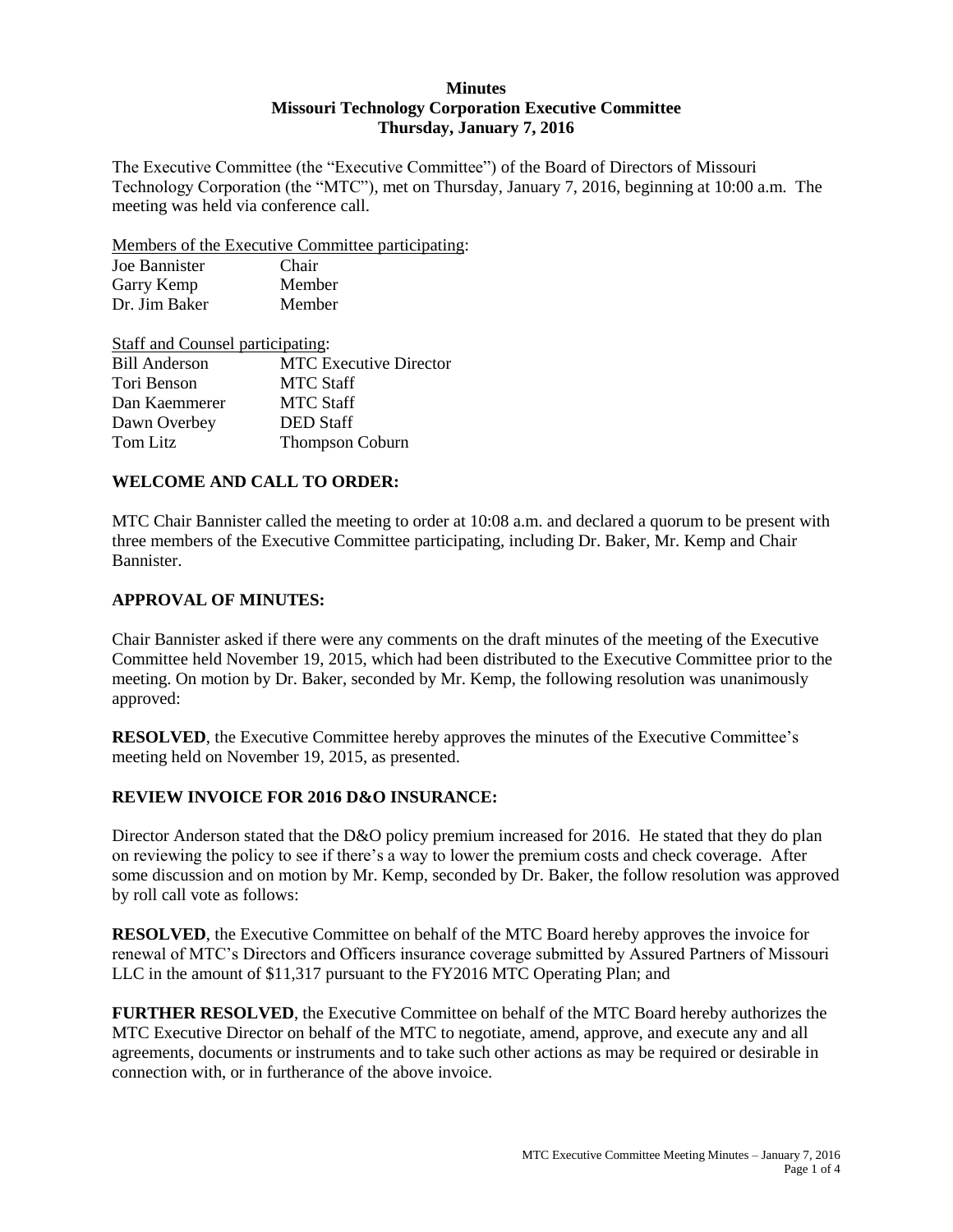# **CLOSED SESSION:**

On motion by Chair Bannister, seconded by Dr Baker, the following resolution was approved by roll call vote as follows:

**RESOLVED**, the Executive Committee hereby approves entering into Closed Session at 10:14 a.m. pursuant to Sections 610.021 (1), (12), (14) and (15), RSMo, to review proposed transaction documents relating to IDEA Fund applications for financial assistance.

| <b>Chair Bannister</b> | aye |
|------------------------|-----|
| Mr. Kemp               | aye |
| Dr. Baker              | aye |

On motion by Chair Bannister, seconded by Dr. Baker, the following resolution was approved by roll call vote as follows:

**RESOLVED**, the Executive Committee approves reconvening from Closed Session at 10:28 a.m.

| <b>Chair Bannister</b> | aye |
|------------------------|-----|
| Mr. Kemp               | aye |
| Dr. Baker              | aye |

Chair Bannister reported that the Executive Committee took no action in the Closed Session after a discussion confined to the matters stated above.

### **IDEA FUND TRANSACTION DOCUMENTS:**

On motion by Dr. Baker, seconded by Mr. Kemp, the following resolutions were unanimously approved:

#### **EDIS Solutions LLC**

**RESOLVED**, the Executive Committee on behalf of the MTC Board hereby approves the transaction documents for an investment by MTC in an amount up to \$100,000 to purchase Series A Preferred Units of EDIS Solutions, Inc. pursuant to TechLaunch Application 2015-15-002 (EDIS Solutions LLC) in substantially the form presented;

**FURTHER RESOLVED**, the Executive Committee on behalf of the MTC Board hereby authorizes the MTC Executive Director to execute and deliver on behalf of the MTC all documents relating to such loan on behalf of the MTC; and

**FURTHER RESOLVED**, the Executive Committee on behalf of the MTC Board hereby authorizes the MTC Executive Director on behalf of the MTC to negotiate, amend, and approve any and all agreements, documents or instruments and to take such other actions as may be required or desirable in connection with, or in furtherance of such loan.

#### **Edison Agrosciences, Inc.**

**RESOLVED**, the Executive Committee on behalf of the MTC Board hereby approves the transaction documents for an investment by MTC in the amount of \$75,000 to purchase Series Seed Preferred Shares of Edison Agrosciences, Inc. pursuant to TechLaunch Application 2015-16-003 (Edison Agrosciences, Inc.) in substantially the form presented;

**FURTHER RESOLVED**, the Executive Committee on behalf of the MTC Board hereby authorizes the MTC Executive Director to execute and deliver on behalf of the MTC all documents relating to such loan on behalf of the MTC; and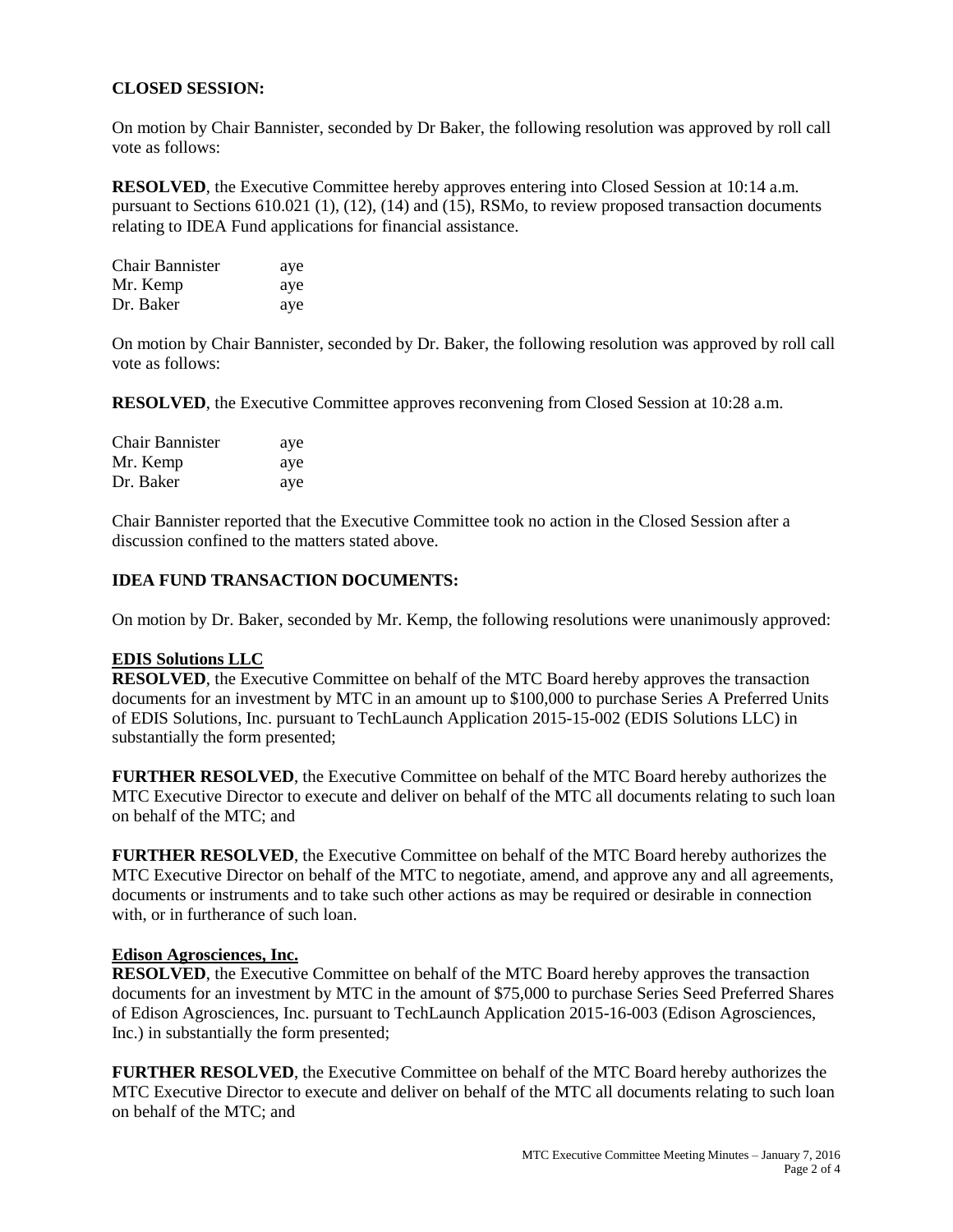**FURTHER RESOLVED**, the Executive Committee on behalf of the MTC Board hereby authorizes the MTC Executive Director on behalf of the MTC to negotiate, amend, and approve any and all agreements, documents or instruments and to take such other actions as may be required or desirable in connection with, or in furtherance of such loan.

# **GreetingQube LLC d.b.a Greetabl**

**RESOLVED**, the Executive Committee on behalf of the MTC Board hereby approves the transaction documents for an investment by MTC in the amount of \$150,000 to purchase Series Seed Preferred Units of GreetingQube, LLC pursuant to Seed Capital Co-Investment Application 2015-16-013 (GreetingQube, LLC) in substantially the form presented;

**FURTHER RESOLVED**, the Executive Committee on behalf of the MTC Board hereby authorizes the MTC Acting Executive Director to execute and deliver on behalf of the MTC all documents relating to such investment on behalf of the MTC; and

**FURTHER RESOLVED**, the Executive Committee on behalf of the MTC Board hereby authorizes the MTC Executive Director on behalf of the MTC to negotiate, amend, and approve any and all agreements, documents or instruments and to take such other actions as may be required or desirable in connection with, or in furtherance of such investment.

# **Payit LLC.**

**RESOLVED**, the Executive Committee on behalf of the MTC Board hereby approves the transaction documents for an investment by MTC in the amount of \$300,000 to purchase Class A Units of Payit LLC pursuant to Seed Capital Co-Investment Application 2015-17-014 (Payit LLC) in substantially the form presented;

**FURTHER RESOLVED**, the Executive Committee on behalf of the MTC Board hereby authorizes the MTC Executive Director to execute and deliver on behalf of the MTC all documents relating to such investment on behalf of the MTC; and

**FURTHER RESOLVED**, the Executive Committee on behalf of the MTC Board hereby authorizes the MTC Executive Director on behalf of the MTC to negotiate, amend, and approve any and all agreements, documents or instruments and to take such other actions as may be required or desirable in connection with, or in furtherance of such investment.

## **SmartCare Consultants LLC**

**RESOLVED**, the Executive Committee on behalf of the MTC Board hereby approves the transaction documents for an investment by MTC in an amount up to \$200,000 to purchase Class A Units of SmartCare Consultants LLC pursuant to Seed Capital Co-Investment Application 2015-15-005 (SmartCare Consultants LLC) in substantially the form presented;

**FURTHER RESOLVED**, the Executive Committee on behalf of the MTC Board hereby authorizes the MTC Executive Director to execute and deliver on behalf of the MTC all documents relating to such investment on behalf of the MTC; and

**FURTHER RESOLVED**, the Executive Committee on behalf of the MTC Board hereby authorizes the MTC Executive Director on behalf of the MTC to negotiate, amend, and approve any and all agreements, documents or instruments and to take such other actions as may be required or desirable in connection with, or in furtherance of such investment.

## **MU Biodesign Program**